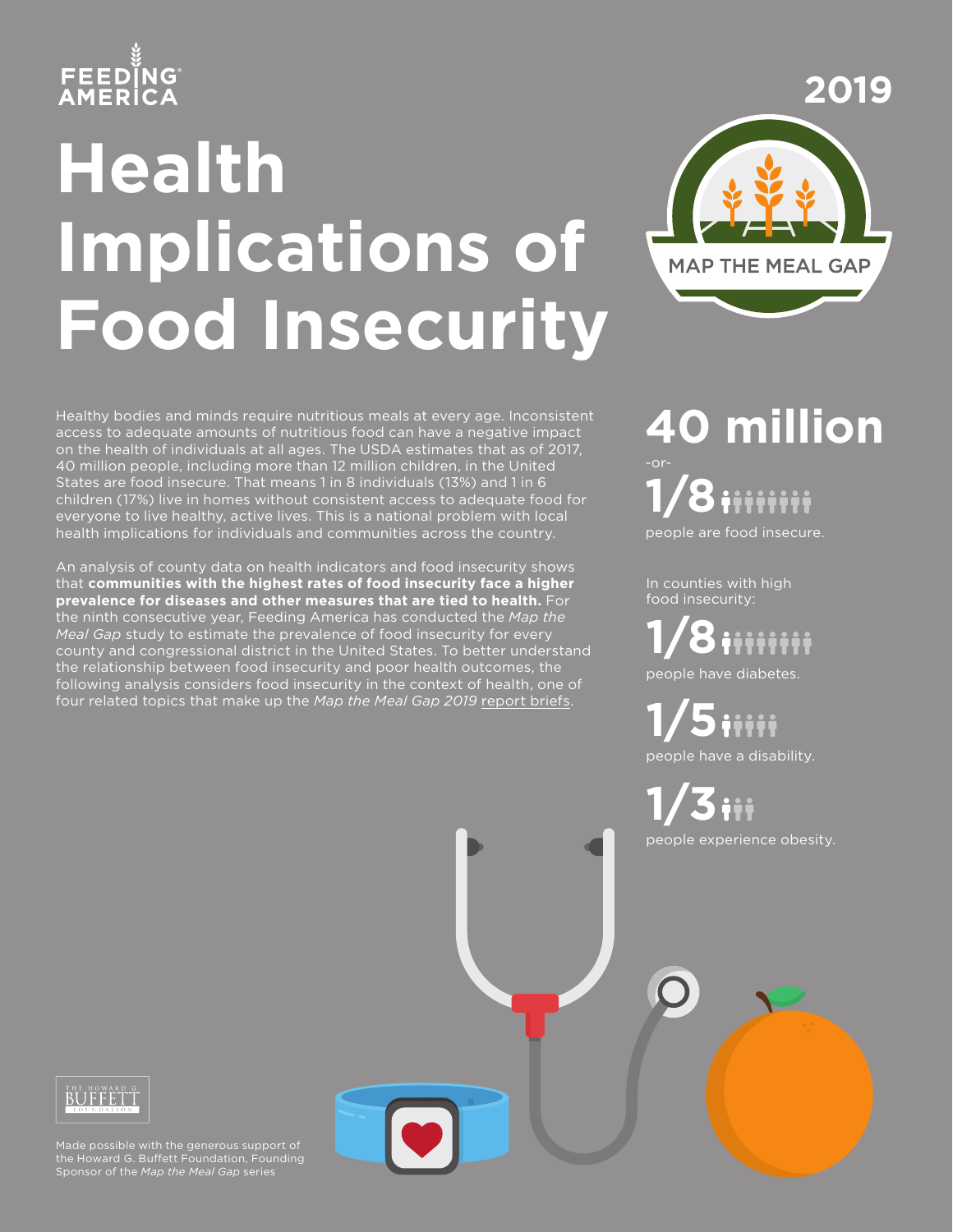### **The Cycle of Hunger and Health**

**The intersection of hunger and health can be depicted as a cycle.**<sup>1</sup> First, a food-insecure household is forced to engage in coping strategies, often including the consumption of cheaper foods that are high in calories, but low in nutritional value. Reliance on less healthy foods can lead to poor nutrition, and chronic diet-related diseases such as diabetes<sup>2</sup>. In turn, these chronic illnesses can worsen existing disabilities or other illnesses or result in inability to work<sup>3</sup> and increased healthcare costs4, which further restrict the household food budget. **Once a person or family enters the cycle, it can be increasingly difficult to escape it.** A significant number of households served by the Feeding America network have members living with a chronic disease like diabetes (33% of households) or hypertension (58% of households) and are regularly confronted with these challenges to managing their health.<sup>5,6</sup>

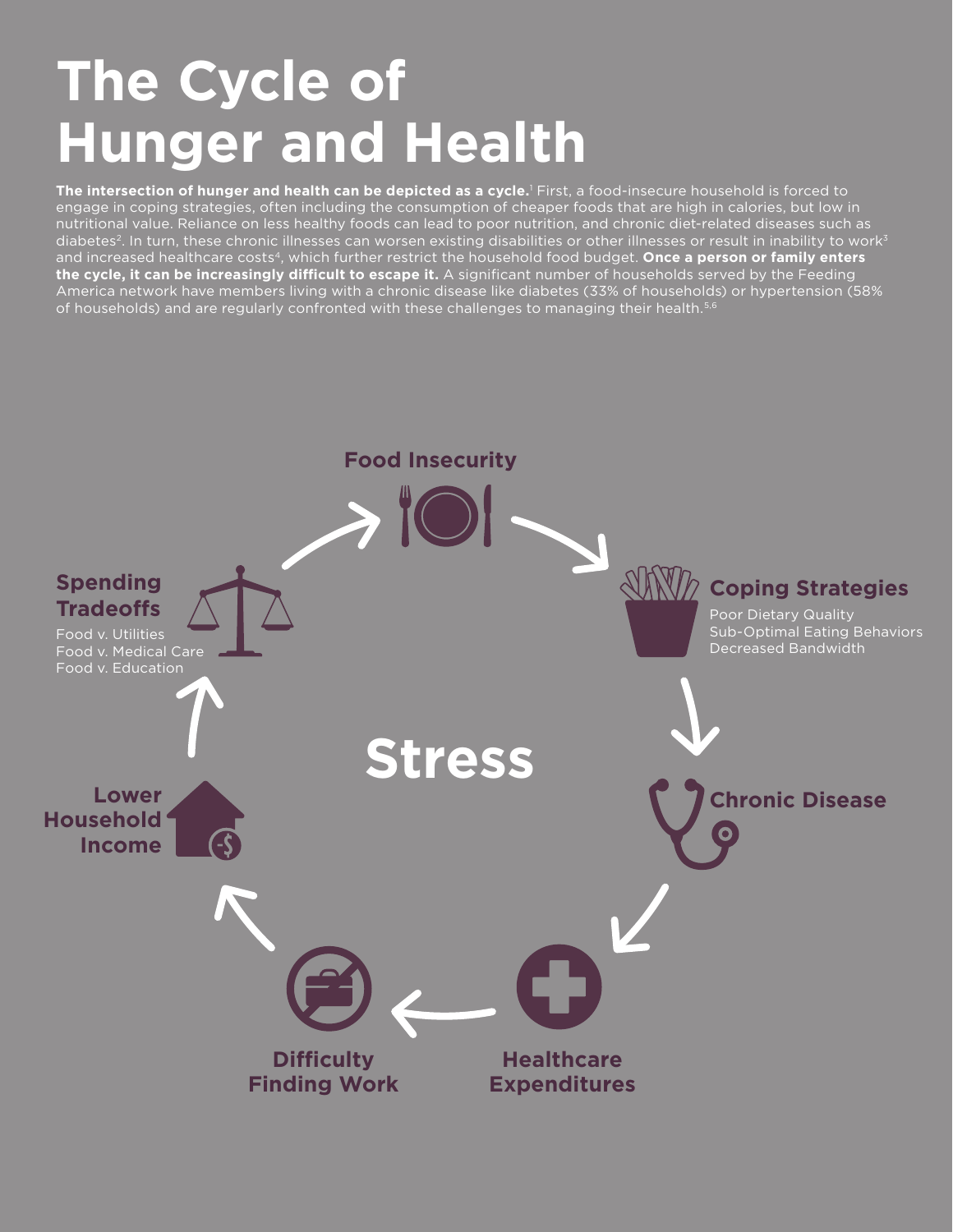## **Key Findings**

#### **Food Insecurity and Health at the County Level**

The county-level analysis that is part of *Map the Meal Gap* reflects the previously stated narrative: **counties with the highest rates of food insecurity also have a higher prevalence of diabetes, obesity and persons with a form of disability.** Among counties whose estimated rate of food insecurity falls in the top 10% of all counties, one in eight individuals has a diabetes diagnosis, one in three individuals experience obesity and one in five has some form of disability.

#### **Health Indicators of Individuals in High Food Insecurity Counties Compared to All Counties**



The local confluence of food insecurity and poor health conditions underscores the need for collaborative, cross-sector public-health and food-security interventions, especially in counties with higher rates of people struggling with hunger.

#### **Food Insecurity, Health Insurance and Housing**

Some households that are struggling to make ends meet may not have room in their budget for health insurance. Insurance helps pay for medical expenses, such as doctor visits and medications. For a household without health insurance, the cost of these expenses can take families from just above the poverty line to below it.7 However, a food-insecure household may not be able to afford health insurance, or the copay that come with it. Data from *Map the Meal Gap* indicate that **counties with the highest rates of food insecurity also tend**  to have higher uninsured rates.

Research also suggests a relationship between housing instability and poor health outcomes in a household. I example, bouts of homelessness can have a profoundly negative impact on a family's mental and emotional stress,9 and unstable housing increases the likelihood that a family will not be able to comply with a prescription or treatment for a chronic illness.<sup>10</sup> High rental burden, which occurs when a household pays 35% or more of their income on rent, may also indicate a lack of resources for a household to afford adequate food and health insurance coverage, potentially increasing the risk for negative health outcomes. **Compared to all counties, those with higher rates of food insecurity tend to have higher rates of rental burden.**<sup>11</sup>



Uninsured Rent–Burdened